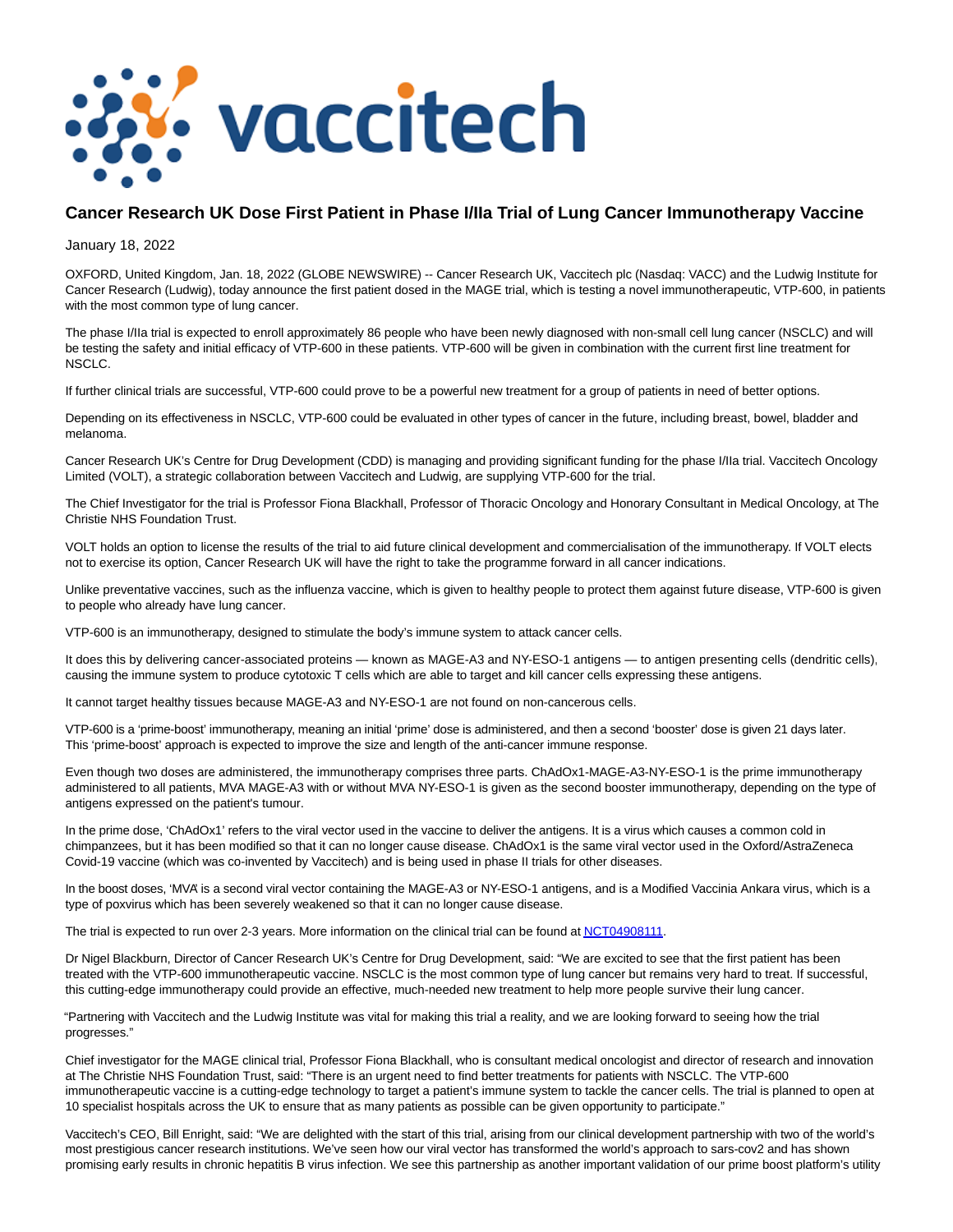in oncology as well as infectious disease."

"We are pleased that the research arising from the Ludwig Oxford Branch and their colleagues at Oxford University is being tested in this clinical trial to evaluate the benefit it may bring to patients with NSCLC and potentially other cancer patients as well," added Jonathan Skipper, Executive Vice President for Technology Development, Ludwig Institute for Cancer Research.

#### **About Cancer Research UK's Centre for Drug Development**

Cancer Research UK has an impressive record of developing novel treatments for cancer. Th[e Cancer Research UK Centre for Drug](https://www.globenewswire.com/Tracker?data=DgzRT6E1ucO2XC-KkhbP0QySVdUxy1kQqedutRXuBB2XSACyuJl1B_gWagJlaGrrBS_0c4obBIQ3SuULUWPLxG_cIv8sjevXNjWzoxyjRw0QRg7IiWJrrkwdFd4caQkUA9D34g9Qp583Q4CXe_xYrLPXIQWN95l38QKbaA0wWhLUdaEFtLM_t-Ypo2BR-2gScL-MY92fXOc4r6NtQnWXl3ToJZV-i_rx9R0R3DsNyWTAcIbmwSj_hdC5SxeEgViV) Development has been pioneering the development of new cancer treatments for 25 years, taking over 140 potential new anti-cancer agents into clinical trials in patients. It currently has a portfolio of 21 new anti-cancer agents in preclinical development, Phase I or early Phase II clinical trials. Six of these new agents have made it to market including temozolomide for brain cancer, abiraterone for prostate cancer and rucaparib for ovarian cancer. Two other drugs are in late development Phase III trials.

## **About Cancer Research UK**

- Cancer Research UK is the world's leading cancer charity dedicated to saving lives through research
- Cancer Research UK's pioneering work into the prevention, diagnosis and treatment of cancer has helped save millions of lives.
- Cancer Research UK receives no government funding for its life-saving research. Every step it makes towards beating cancer relies on every donation made.
- Cancer Research UK has been at the heart of the progress that has already seen survival in the UK double in the last 40 years.
- Today, 2 in 4 people survive their cancer for at least 10 years. Cancer Research UK's ambition is to accelerate progress so that by 2034, 3 in 4 people will survive their cancer for at least 10 years.
- Cancer Research UK supports research into all aspects of cancer through the work of over 4,000 scientists, doctors and nurses.
- Together with its partners and supporters, Cancer Research UK's vision is to bring forward the day when all cancers are cured.

For further information about Cancer Research UK's work or to find out how to support the charity, please call 0300 123 1022 or visit [www.cancerresearchuk.org.](https://www.globenewswire.com/Tracker?data=uamuXISXTqz7k-UFCPTsTqbkJD4KtQRJ26iX1nsy5CWRwI0qVFFzbceBA3phVUYMQPtV_9AAFzY0ssRc72wyAh9uHNF-EQPSNaka1l0FE9c=) Follow us on **Twitter** and **Facebook**.

### **About Ludwig Cancer Research**

Ludwig Cancer Research is an international collaborative network of acclaimed scientists that has pioneered cancer research and landmark discovery for 50 years. Ludwig combines basic science with the ability to translate its discoveries and conduct clinical trials to accelerate the development of new cancer diagnostics and therapies. Since 1971, Ludwig has invested nearly \$3 billion in life-changing science through the not-for-profit Ludwig Institute for Cancer Research and the six U.S.-based Ludwig Centers. To learn more, visit [www.ludwigcancerresearch.org.](https://www.globenewswire.com/Tracker?data=-nRct2xFIbjy1DBMzEfxFqmBfh2pU--h78YMF7wriu0e-EBPMWmx_tpoXX-vKKEJ27G77X20bPCG6clAOPaxMZtnS1oa_k3i7zg4mIiOA5tQExeBrcf495V-wR1wf7bU)

### **About Vaccitech**

Vaccitech is a clinical-stage biopharmaceutical company engaged in the discovery and development of novel immunotherapeutic and vaccines for the treatment and prevention of infectious diseases, cancer & autoimmune diseases. The company's proprietary platforms comprise proprietary modified simian adenoviral vectors, known as ChAdOx1 and ChAdOx2, the well-validated Modified Vaccinia Ankara, or MVA, boost vector, both with demonstrable tolerability profiles and without the ability to replicate in humans, and the SNAPvax™ and Syntholytic™ polymer-based platforms. The combination of a ChAdOx prime treatment with subsequent MVA boost has consistently generated significantly higher magnitudes of CD8+ T cells compared with other technologies and approaches. The company has a broad pipeline of both clinical and preclinical stage therapeutic programs in solid tumors and viral infections and prophylactic viral vaccine programs. Vaccitech co-invented a COVID-19 vaccine with the University of Oxford, now approved for use in many territories and exclusively licensed worldwide to AstraZeneca through Oxford University Innovation, or OUI. Vaccitech is entitled to receive a share of the milestones and royalty income received by OUI from AstraZeneca.

### **About Vaccitech Oncology Ltd.**

Vaccitech Oncology Limited (VOLT) is the oncology focused strategic collaboration of Vaccitech and the Ludwig Institute for Cancer Research, an international non-profit organization that conducts innovative cancer research to prevent, detect and control cancer. VOLT continues to pioneer immunological research in oncology and is looking to enable the clinical development of cutting-edge new treatments that induce and harness CD8+ T cells of the immune system to fight cancer.

### **Forward Looking Statement**

This press release contains forward-looking statements within the meaning of the Private Securities Litigation Reform Act of 1995, as amended, including, without limitation, express or implied statements regarding: the clinical trials of VTP-600, the continued development of VTP-600 and the potential therapeutic effects and expected patient population of VTP-600. The words "may," "will," "could," "would," "should," "expect," "plan," "anticipate," "intend," "believe," "estimate," "predict," "project," "potential," "continue" and similar expressions are intended to identify forward-looking statements, although not all forward-looking statements contain these identifying words. Any forward-looking statements in this press release are based on management's current expectations and beliefs and are subject to numerous risks, uncertainties and important factors that may cause actual events or results to differ materially from those expressed or implied by any forward-looking statements contained in this press release, including, without limitation: the success, cost and timing of the Company's product development activities and planned and ongoing clinical trials, the Company's ability to execute on its strategy, regulatory developments, the Company's ability to fund its operations and the impact that the current COVID-19 pandemic will have on the Company's clinical trials and preclinical studies and other risks identified in the Company's filings with the